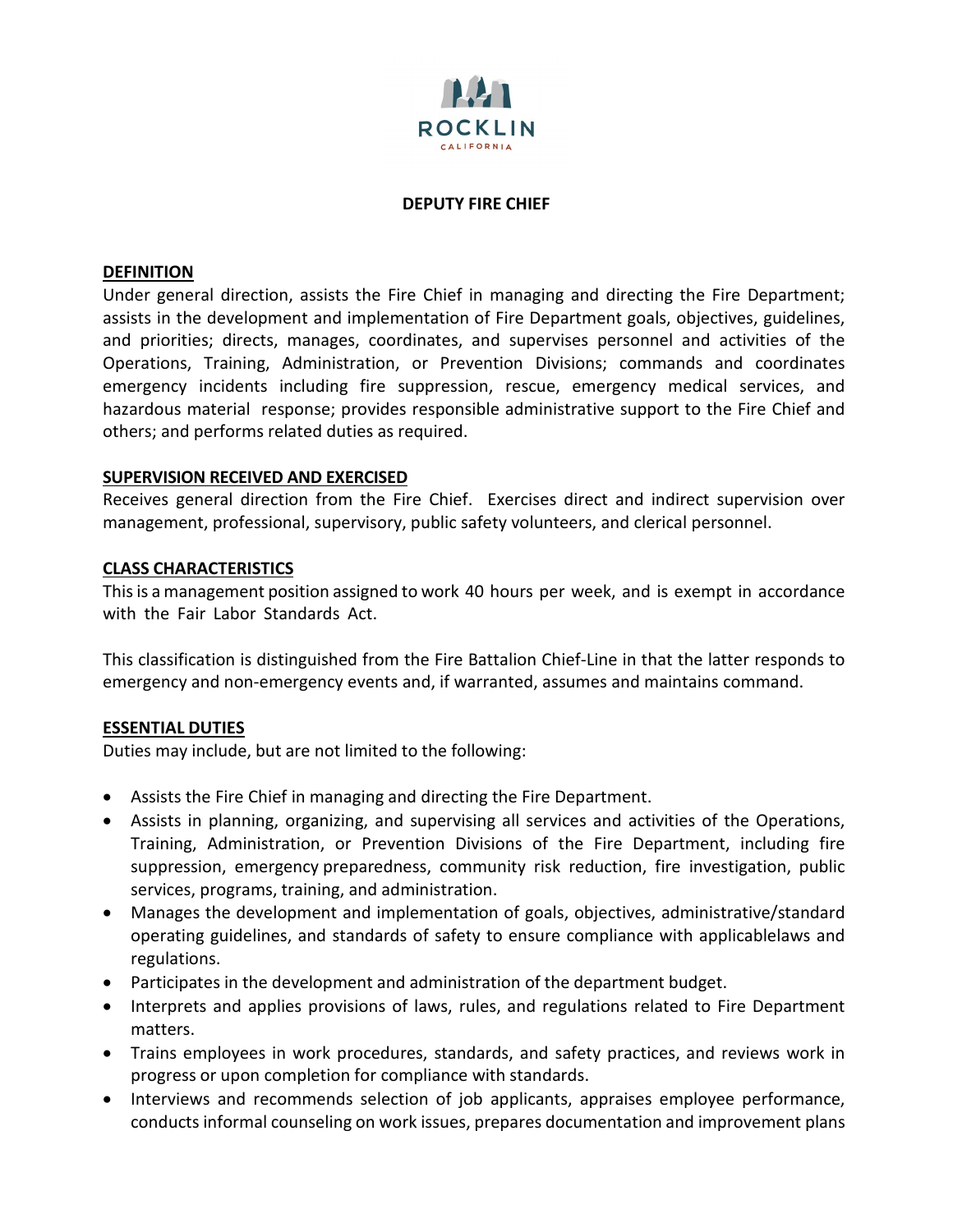for deficiencies, and recommends disciplinary action.

- Reviews and approves employee work schedules, overtime, vacation, sick leave, and time cards.
- Conducts staff and safety meetings.
- Coordinates the department's work plan; meets with other management staff to identify and resolve problems; assigns projects and programmatic areas of responsibility; assists with division scheduling as needed.
- Confers with citizens and City officials on fire-related problems; assists in the development of innovative fire-related programs, policies and practices.
- Supervises the delivery of emergency services; responds to alarms as necessary, makes technical decisions as to the best methods of extinguishing fires, and assumes command of emergency operations.
- Continuously monitors and evaluates the efficiency and effectiveness of service delivery methods and procedures; assesses and monitors workload, administrative and support systems, and internal reporting relationships; identifies opportunities for improvement; recommends and directs the implementation of changes.
- Oversees the maintenance and repair of department vehicles, apparatus, equipment and facilities; coordinates annual apparatus service testing; ensures equipment is maintained in a constant state of readiness for emergency operations; conducts safety inspections; selects, recommends, and purchases equipment and vehicles as needed.
- Attends and/or makes presentations at council, interagency, committee, and other meetings and conferences.
- Represents the Fire Department to other City departments, elected officials and outside agencies; explains and supports Fire Department programs, policies, and activities.
- Coordinates department activities with other divisions, departments, governmentalagencies and outside organizations.
- Prepares and maintains a variety of records, reports and correspondence related toprogram activities.
- Participates in various professional organizations, and serves on various boards, commissions and committees; attends civic and other community organizations to explain and promote the activities and functions of the department and to establish favorablepublic relations.
- Attends required training courses and seminars to stay abreast of new trends and innovations in the field of fire prevention and suppression, and emergency preparedness.
- Responds to difficult or sensitive complaints and requests for information from the public, news media, and City staff.
- Acts on behalf of the Fire Chief in his/her absence.
- Performs related duties as assigned.

# **QUALIFICATIONS**

# **Knowledge of:**

- Administrative principles and methods, including goal setting, program and budget development and implementation, personnel management and supervision.
- City organization and functions; laws, rules and regulations governing Fire Departmentactivities.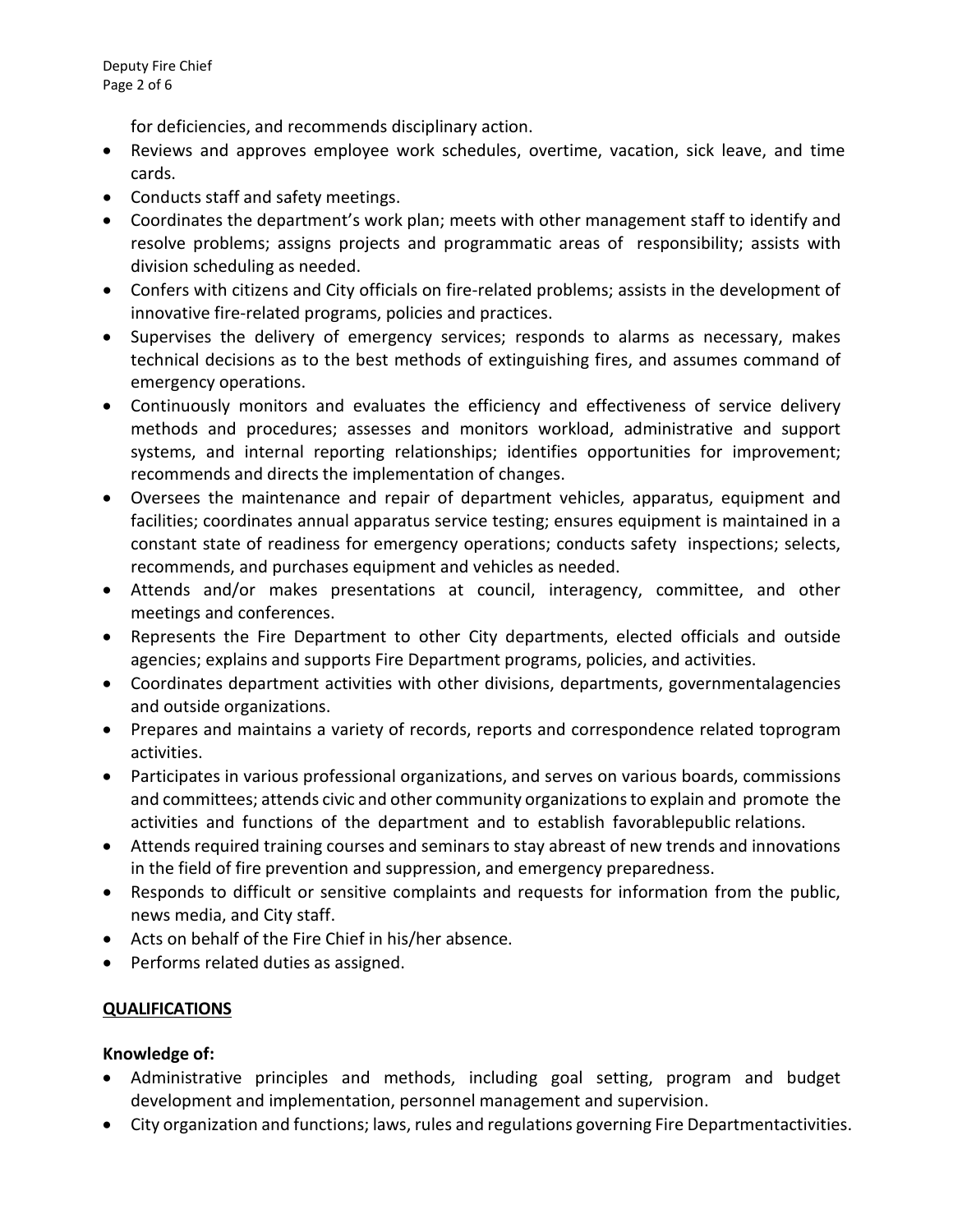Deputy Fire Chief Page 3 of 6

- Pertinent federal, state and local laws, regulations, codes and ordinances.
- Principles, practices, and procedures of modern fire suppression and prevention, hazardous materials containment, rescue, clean-up, and salvage.
- Principles and practices of employee supervision, including deployment, work planning, assignment review and evaluation, discipline, and the training of staff in work procedures.
- Operation and maintenance of various apparatus and equipment used in modernfirefighting activities.
- Medical aid, rescue, and resuscitation practices.
- Operational characteristics, services and activities of a comprehensive municipal fire protection program.
- Modern principles, practices, techniques, and equipment of fire science, operations and training.
- Equipment procurement and maintenance.
- Techniques for dealing effectively with and solving the problems presented by a variety of individuals from various socio-economic, cultural and ethnic backgrounds, in person and over the telephone, often in emergency or stressful situations.
- Area topography, physical conditions, street names, numbers, water mains and hydrant locations, and target areas of the City.
- Principles and practices of basic report writing.
- Recent developments, current literature, and sources of information related to fire scienceand safety.
- Modern office practices and technology including personal computer hardware andsoftware.
- English usage, spelling, grammar, and punctuation.
- Safety practices and equipment related to the work.

## **Ability to:**

- Plan, organize, assign, supervise, review, and evaluate the activities of program areas within the Fire Department.
- Understand and act in accordance with the City and Fire Department policies, procedures, and rules; interpret and apply policies, procedures, and rules to assigned personnel.
- Select, train, motivate, and evaluate staff.
- Develop, implement, and interpret goals, objectives, policies, procedures, and work standards to ensure the provision of effective and efficient municipal code enforcement services.
- Research, analyze, and evaluate new service delivery methods, procedures and techniques.
- Coordinate department activities with other City departments and agencies as required.
- Make sound decisions and direct operations at an emergency scene; react quickly and calmly in emergency situations.
- Analyze complex problems, evaluate alternatives, and make sound recommendationsrelated to program activities.
- Properly use fire suppression and other work-related equipment.
- Interpret, analyze, apply, and enforce federal, state and local laws, rules, and regulations.
- Identify and respond to community and City Council issues, concerns, and needs.
- Plan and administer a complex budget; allocate limited resources in a cost-effective manner.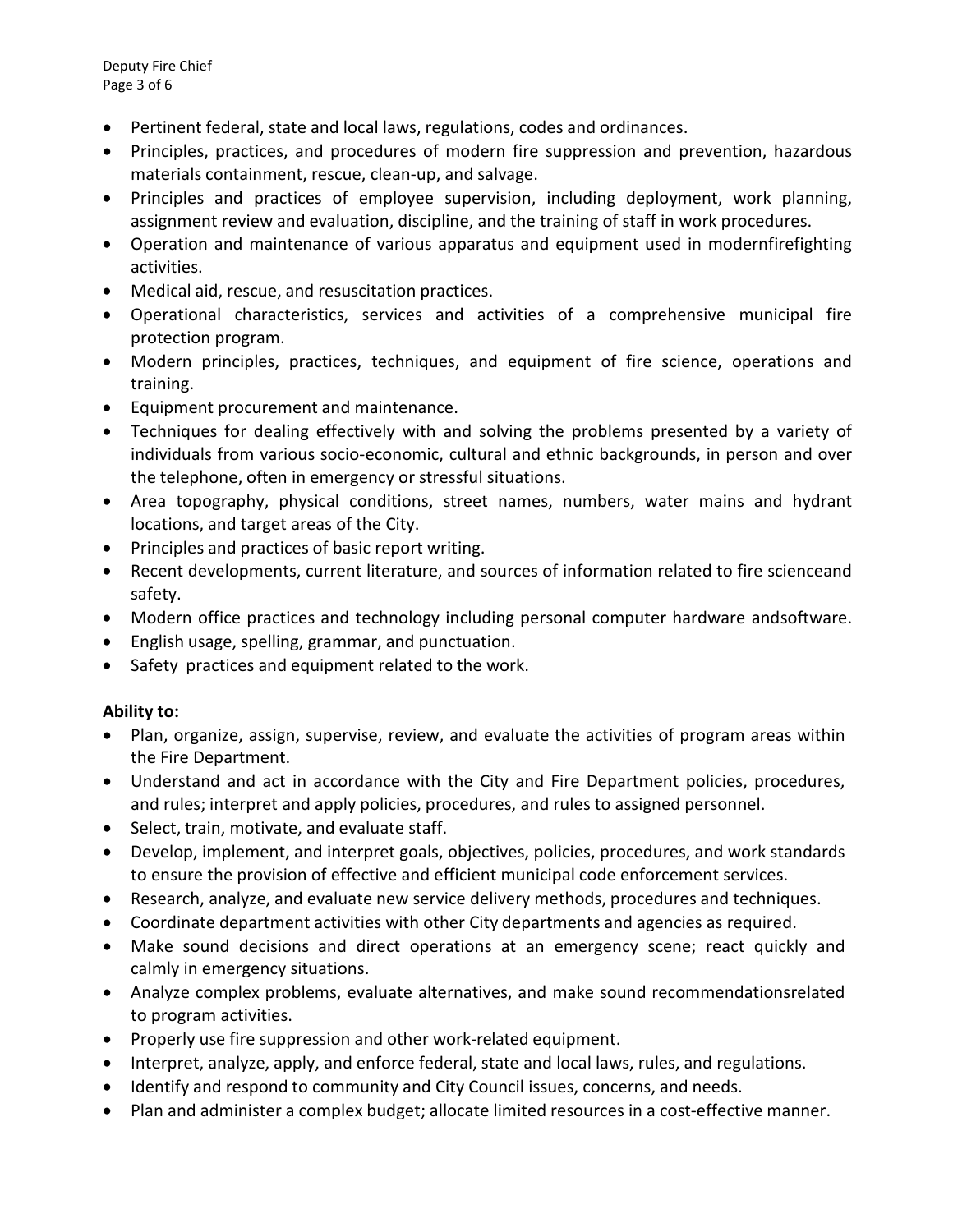Deputy Fire Chief Page 4 of 6

- Research, analyze, and evaluate new service delivery methods, procedure and techniques.
- Identify training needs and plan, implement, and evaluate programs.
- Learn the geographic layout of the City and the surrounding areas and the location of various fire suppression utilities.
- Participate in fire prevention and public education activities in the community.
- Train and instruct firefighters in modern firefighting practices and procedures.
- Coordinate and carry out special assignments.
- Prepare clear, concise, and logical written and oral reports.
- Communicate clearly and concisely, both orally and in writing, to present information to Department personnel, members of the public, other City employees and the media.
- Use English effectively to communicate in person, over the telephone, and in writing.
- Establish and maintain effective working relationships with those contacted in the course of work.
- Use computer technology and applications in the performance of daily activities including preparing reports, correspondence, technical records, and other documents and/or papers used by the Department.
- Participate in fire suppression activities as necessary; climb ladders, advance hose lines and operate other firefighting equipment appliances including respiratory protection.
- Use tact, initiative, prudence and independent judgment within general policy, procedural, and legal guidelines.
- Support, reinforce, and model Department organizational expectations.
- Meet the physical requirements necessary to safely and effectively perform the assigned duties.
- Be culturally competent and have a basic understanding of diversity, equity, and inclusion.

# **Education and Experience**

*A combination of education and experience which would provide the required knowledge and abilities is qualifying. Note: education may not fully substitute for the required experience unless expressly stated herein.* 

Equivalent to a bachelor's degree from an accredited college or university with major coursework in fire science, fire administration, business administration, public administration, or a closely related field;

## AND

Eight (8) years of increasingly responsible full-time experience in an organized fire department, including at least two (2) yearsof full-time experience working as a chief officer, or working in a responsible supervisory position within an organized fire department.

# **Licenses and Certifications**

- State of California Certified Firefighter I & II Certificate, or equivalent.
- Possession of a valid State of California Class C driver license with a satisfactory driving record is required at the time of appointment.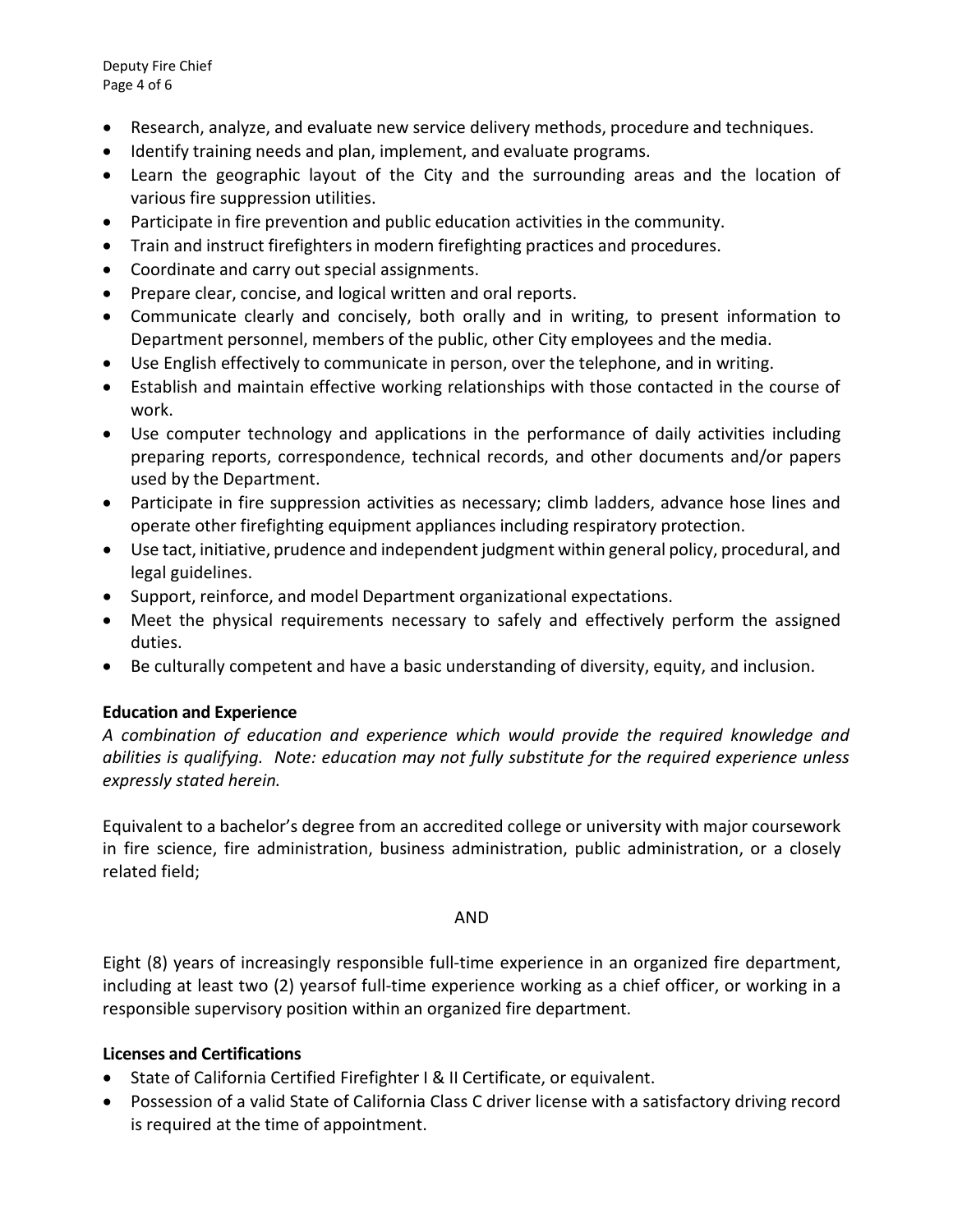Deputy Fire Chief Page 5 of 6

- Possession of a valid EMT certification or paramedic license.
- Possession of a State of California Certified Fire Officer or Company Officer Certificate or equivalent.
- Possession of a State of California Chief Officer Certificate or equivalent (old curriculum), or all coursework completed for the State of California Chief Fire Officer Certificate or equivalent (new curriculum) at time of appointment.

## **PHYSICAL DEMANDS**

Incumbents must possess mobility and physical strength and stamina to respond to emergency situations and use all emergency apparatus while wearing personal protective equipment; must demonstrate physical endurance, agility, strength, and stamina in the performance of hazardous tasks under emergency conditions; think and act quickly in emergencies; lift and move individuals or objects weighing more than 100 pounds; ability to work in a standard office setting and to operate motor vehicles; vision to read gauges, documents and street maps; accurate depth perception; ability to communicate verbally, including projecting a voice that can be heard in a noisy environment; ability to hear and distinguish various sounds, such as alarms, voices of coworkers and warning horns or sirens in both quiet and noisy environments; ability to stand, walk, bend and reach at, above or below shoulder height for extended periods of time; sustained concentration and prolonged commitment to job tasks.

## **ENVIRONMENTAL CONDITIONS**

## **WORKING CONDITIONS**

Employees in this class must be able to work with exposure to emergency circumstances; work both inside and outside with exposure to all types of weather conditions, including odors, dust and pollen; exposure to chemicals, skin irritants, fumes and solvents; willing to work irregular hours and/or extended shifts, including weekends and holidays as scheduled by thedepartment; and work at various locations within the City of Rocklin.

## **Uniform Requirement**

Incumbents are required to wear a designated uniform and personal protective equipment.

## **Criminal History and Background Check**

Candidates who have accepted a conditional offer of employment must pass a background investigation, including fingerprinting.

All City of Rocklin employees are designated as Disaster Service Workers during a proclaimed emergency and may be required to perform certain emergency services at the direction of the department and/or City.

*This class specification should not be construed to imply that these requirements are the exclusive standards of each position as not all duties are necessarily performed by each incumbent.* 

*Adopted: October 2019* Adopted October 2019